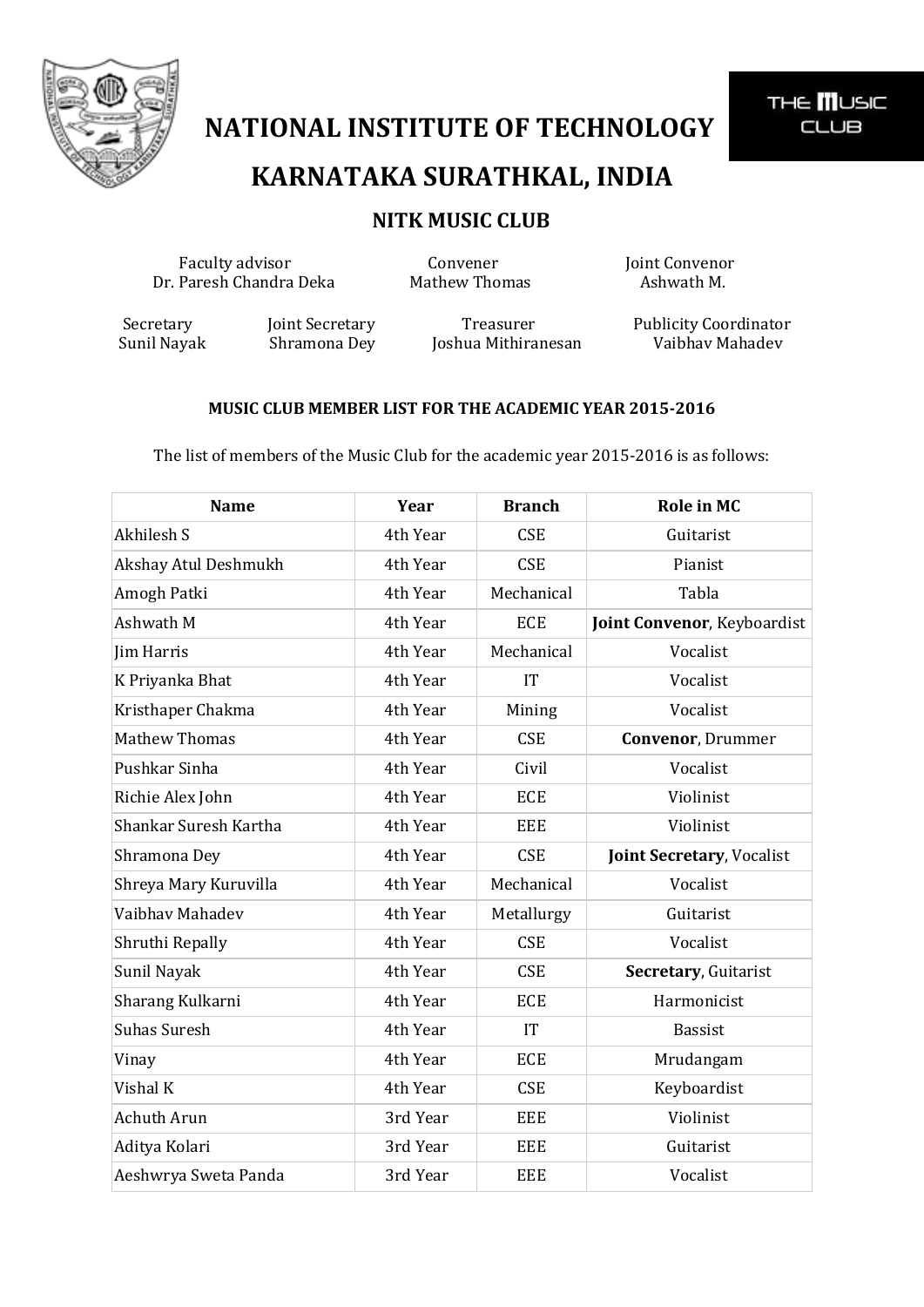

THE **III**USIC<br>CLUB

## **KARNATAKA SURATHKAL, INDIA**

#### **NITK MUSIC CLUB**

| Faculty advisor<br>Dr. Paresh Chandra Deka |                                 | Convener<br><b>Mathew Thomas</b> |            | Joint Convenor<br>Ashwath M.                    |
|--------------------------------------------|---------------------------------|----------------------------------|------------|-------------------------------------------------|
| Secretary<br>Sunil Nayak                   | Joint Secretary<br>Shramona Dey | Treasurer<br>Joshua Mithiranesan |            | <b>Publicity Coordinator</b><br>Vaibhav Mahadev |
| Ajay Rao                                   |                                 | 3rd Year                         | Mining     | Drummer                                         |
| Ajin Tom                                   |                                 | 3rd Year                         | <b>ECE</b> | Pianist                                         |
| Akarsh Kidiyur Satish                      |                                 | 3rd Year                         | Mechanical | Violinist                                       |
| Akkarakaran Francis Leonard                |                                 | 3rd Year                         | Chemical   | Pianist                                         |
| Anant Maheshwari                           |                                 | 3rd Year                         | <b>CSE</b> | Vocalist                                        |
| Ashwin Kumar G V                           |                                 | 3rd Year                         | Mechanical | Tabla                                           |
| Benu Changmai                              |                                 | 3rd Year                         | <b>CSE</b> | Vocalist                                        |
| Chetan R Harithas                          |                                 | 3rd Year                         | IT         | Guitarist                                       |
| Debajyoti Debnath                          |                                 | 3rd Year                         | Chemical   | Tabla                                           |
| Dundu Abhinash                             |                                 | 3rd Year                         | <b>ECE</b> | Pianist                                         |
| Joshua Mithiranesan                        |                                 | 3rd Year                         | Mechanical | Treasurer, Drummer                              |
| K Shashank Hegde                           |                                 | 3rd Year                         | <b>EEE</b> | Guitarist                                       |
| M. Rohith                                  |                                 | 3rd Year                         | ECE        | Violinist                                       |
| Mathew Joel Mathew                         |                                 | 3rd Year                         | Civil      | Vocalist                                        |
| Meenakshy B                                |                                 | 3rd Year                         | <b>CSE</b> | Vocalist                                        |
| Nikhil Jayanth                             |                                 | 3rd Year                         | Mechanical | Vocalist                                        |
| Pramod Bankapura S S                       |                                 | 3rd Year                         | Civil      | Vocalist                                        |
| Pranav Konanur V                           |                                 | 3rd Year                         | IT         | Vocalist                                        |
| R Surya                                    |                                 | 3rd Year                         | <b>CSE</b> | Guitarist                                       |
| Shashank Kashyap                           |                                 | 3rd Year                         | Mechanical | Flutist                                         |
| Shivani                                    |                                 | 3rd Year                         | <b>CSE</b> | Pianist                                         |
| Smrithi Jacob                              |                                 | 3rd Year                         | <b>CSE</b> | Vocalist                                        |
| Varun Sivasubramanian                      |                                 | 3rd Year                         | Chemical   | Guitarist                                       |
| Vishwas S                                  |                                 | 3rd Year                         | <b>EEE</b> | Violinist                                       |
| Abel Paul Joseph                           |                                 | 2nd Year                         | Mechanical | Keyboardist                                     |
| Aditi Singh                                |                                 | 2nd Year                         | IT         | Vocalist                                        |
| Aishwarya Parammal Upot                    |                                 | 2nd Year                         | Civil      | Vocalist                                        |
| Amogha Udupa S G                           |                                 | 2nd Year                         | IT         | Flautist                                        |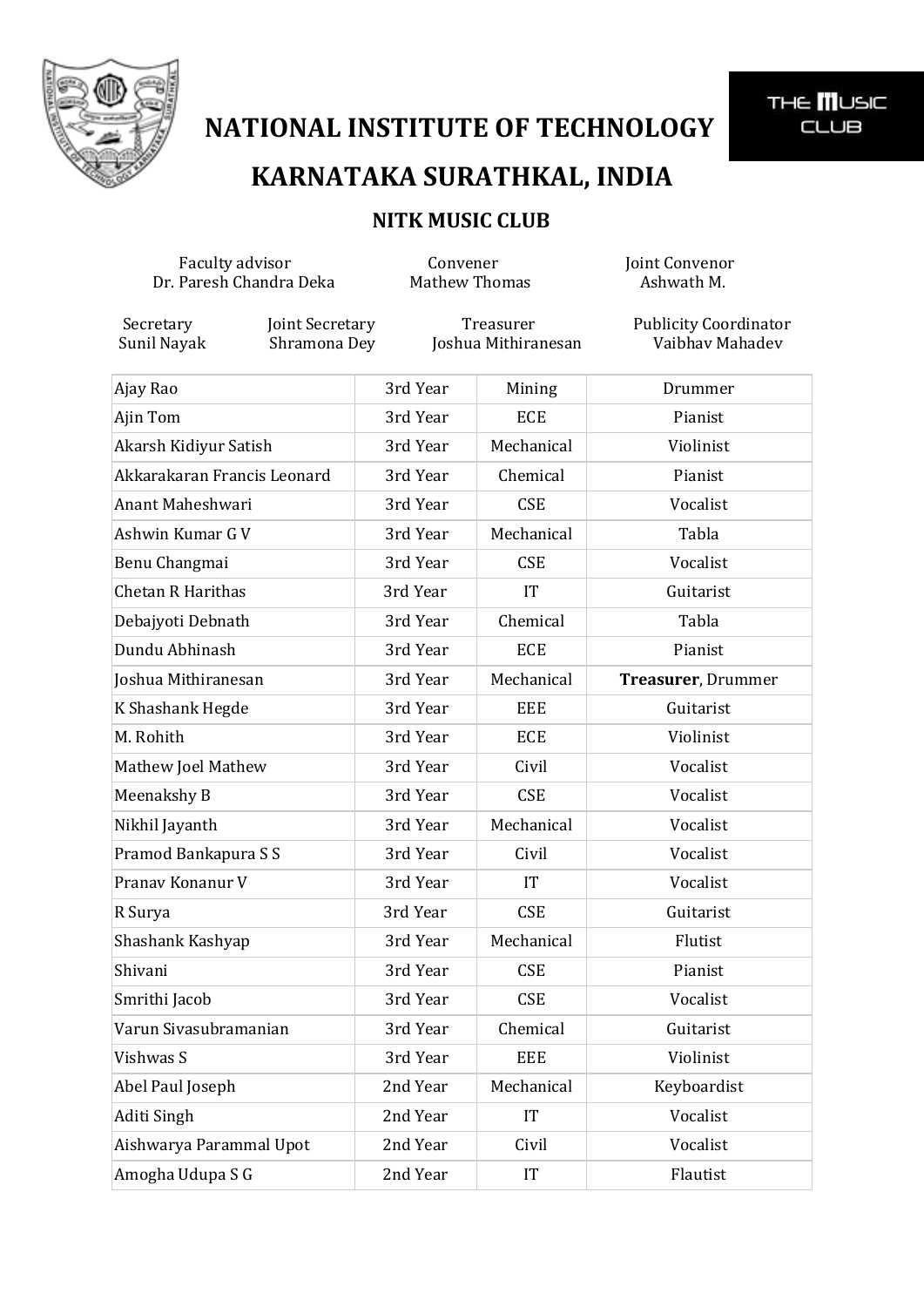

# **KARNATAKA SURATHKAL, INDIA**

THE **III**USIC<br>CLUB

### **NITK MUSIC CLUB**

| Faculty advisor<br>Dr. Paresh Chandra Deka |                                 | Convener<br><b>Mathew Thomas</b> |            | Joint Convenor<br>Ashwath M.                    |
|--------------------------------------------|---------------------------------|----------------------------------|------------|-------------------------------------------------|
| Secretary<br>Sunil Nayak                   | Joint Secretary<br>Shramona Dey | Treasurer<br>Joshua Mithiranesan |            | <b>Publicity Coordinator</b><br>Vaibhav Mahadev |
| Aniket Rege                                |                                 | 2nd Year                         | <b>ECE</b> | Vocalist                                        |
| Anirudh Sriram                             |                                 | 2nd Year                         | <b>CSE</b> | Vocalist                                        |
| Ashik Rajan Palakkal                       |                                 | 2nd Year                         | <b>IT</b>  | Vocalist                                        |
| David Joseph Attokaren                     |                                 | 2nd Year                         | <b>CSE</b> | Drummer                                         |
| Dhanashri Deshpande                        |                                 | 2nd Year                         | <b>ECE</b> | Vocalist                                        |
| Ian Galvin Fernandes                       |                                 | 2nd Year                         | <b>CSE</b> | Guitarist                                       |
| Likitha C                                  |                                 | 2nd Year                         | <b>ECE</b> | Vocalist                                        |
| Matthew George Kallarackal                 |                                 | 2nd Year                         | <b>CSE</b> | Guitarist                                       |
| Mriganabh Boruah                           |                                 | 2nd Year                         | Civil      | Vocalist                                        |
| Mrunal Narkar                              |                                 | 2nd Year                         | Civil      | Vocalist                                        |
| Neha B                                     |                                 | 2nd Year                         | <b>IT</b>  | Vocalist                                        |
| P. Vaishnavi Raman                         |                                 | 2nd Year                         | <b>EEE</b> | Vocalist                                        |
| Pranav AK                                  |                                 | 2nd Year                         | Mechanical | Vocalist                                        |
| Prasad Kamath H                            |                                 | 2nd Year                         | Mechanical | Harmonium                                       |
| Shreevarsha                                |                                 | 2nd Year                         | Metallurgy | Vocalist                                        |
| Sriram A                                   |                                 | 2nd Year                         | Mechanical | Mridangam                                       |
| Shri Ramya A                               |                                 | 2nd Year                         | EEE        | Vocalist                                        |
| Shrigouri Hegde                            |                                 | 2nd Year                         | <b>ECE</b> | Vocalist                                        |
| Srinidhi Bhat                              |                                 | 2nd Year                         | Chemical   | Vocalist                                        |
| T R Rahul                                  |                                 | 2nd Year                         | Mechanical | Keyboardist                                     |
| Vivek Kumar                                |                                 | 2nd Year                         | IT         | Percussionist                                   |
| Amogh Katti                                |                                 | 1st Year                         | Mechanical | Vocalist                                        |
| Anthea Abreo                               |                                 | 1st Year                         | <b>EEE</b> | Vocalist                                        |
| Avinash Devodhar S.                        |                                 | 1st Year                         | <b>CSE</b> | Flautist                                        |
| Bammidi Spoorthi                           |                                 | 1st Year                         | EEE        | Vocalist                                        |
| <b>Bharath A Kinnal</b>                    |                                 | 1st Year                         | IT         | Vocalist                                        |
| <b>Hanson Martis</b>                       |                                 | 1st Year                         | EEE        | Drummer                                         |
| Kevin Sojan Konikkara                      |                                 | 1st Year                         | EEE        | Guitarist                                       |